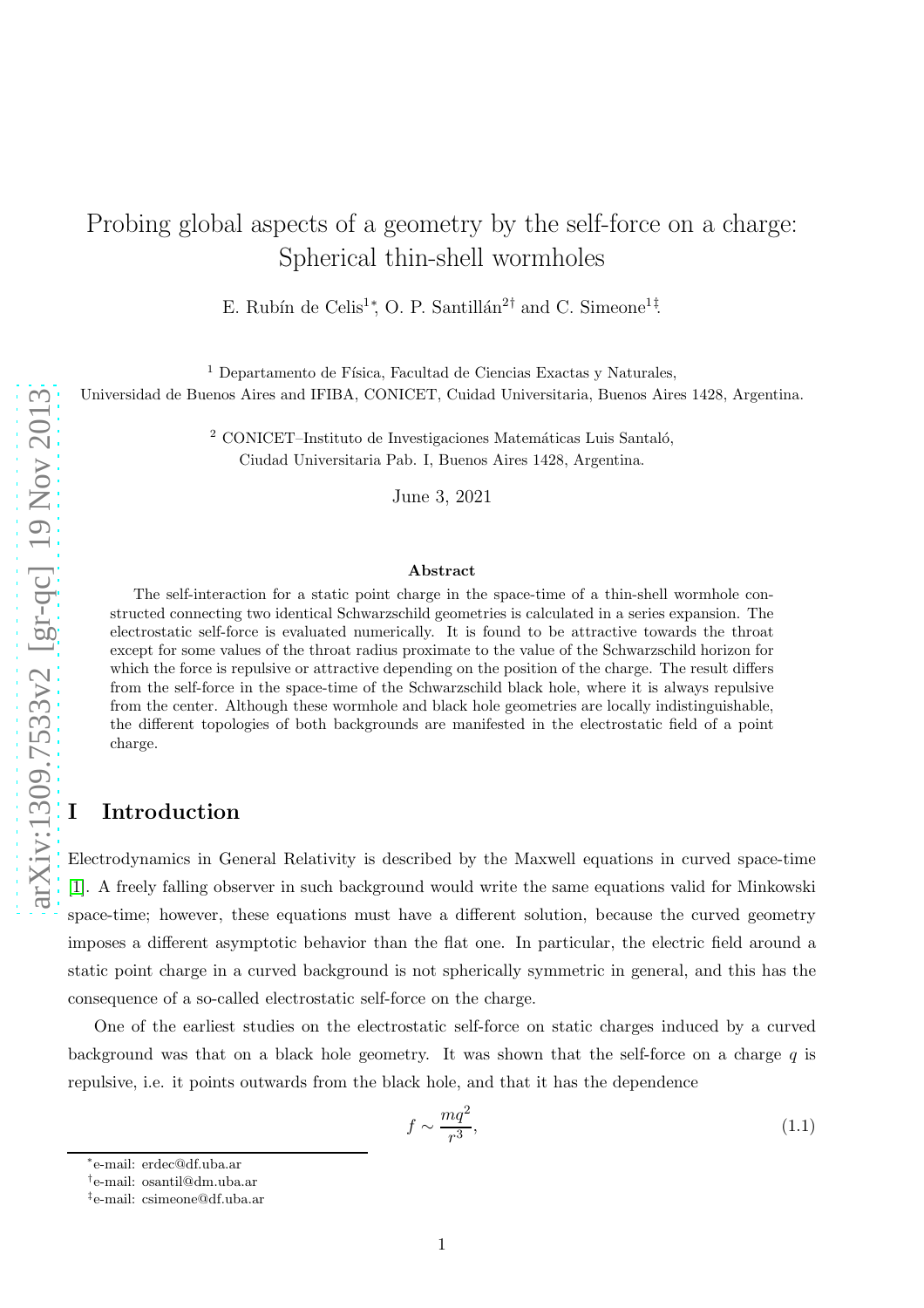where  $m$  is the mass of the source and  $r$  is the Schwarzschild radial coordinate of the charge. This result was first obtained within the framework of linearized general relativity [\[2\]](#page-15-1), and was later recovered working within the full theory [\[3\]](#page-15-2). After the publication of these leading works the study of the selfinteraction of a charge was extended to other geometries. A notable result was the self-force on a charge in the vicinity of a straight cosmic string arising from symmetry breaking in a system composed by a complex scalar field coupled to a gauge field [\[4\]](#page-15-3). The associated geometry is locally flat but includes a deficit angle determined by  $\mu$ , the mass per unit length of the string [\[5\]](#page-16-0). The self-force in this case points outwards from the cosmic string and is proportional to  $\mu/r^2$ . This non null self-force in a locally flat background is of great interest because it shows how the global properties of a manifold (in this case, the existence of a deficit angle) are revealed by the electromagnetic field of the charge. In fact, these results together with the calculation of the self-force on a point charge in a wormhole space-time [\[6\]](#page-16-1), which turned out to be attractive, i.e. towards the wormhole throat, suggested the possibility of detecting thin-shell wormholes by means of electrostatics. Differing from well-known wormholes of the Morris–Thorne type [\[7\]](#page-16-2) which are supported by non localized exotic matter, thin-shell wormhole geometries are supported by a shell of exotic matter located at the wormhole throat [\[8\]](#page-16-3). The throat connects two (equal or different) geometries which can be those of other astrophysical objects. For example, Schwarzschild thin-shell wormholes connect two exterior (that is, beyond the horizon) non charged black hole space-times; hence the geometry at each side of the throat is locally identical to the exterior of a black hole geometry. However, the topology of the wormhole geometry is non trivial, thus the global properties are essentially different in each case. Our proposal is that global aspects, such as the existence of a throat or not, can be revealed by electrodynamics, more precisely, by the electrostatic self-force on a point charge. In our recent article [\[9\]](#page-16-4) we developed this proposal and applied it to the case of wormholes with a cylindrical throat which are mathematically constructed by removing the regions  $r < a$  of two gauge cosmic string manifolds and pasting the two regions  $r \geq a$ . We obtained the self-force on a charge in the cylindrical wormhole geometry, and compared it with the self-force on a charge in the vicinity of a gauge cosmic string. We showed that the force in the wormhole case can be attractive or repulsive depending of the position of the charge; this result would then allow an observer to distinguish between two geometries which are locally equal.

It is interesting to remark that there exist some works related to these ideas. For instance, in [\[10\]](#page-16-5), the authors considered a minimally coupled scalar charge and a electromagnetic charge when a Schwarzschild black hole interior is replaced by a material body and found that the leading term in a large-r expansion of the force was independent of the central body type. Nevertheless, when the scalar charge is not minimally coupled, the self-force is dependent on the composition of the body. Another work in the same line is [\[11\]](#page-16-6), where a spherical ball of perfect fluid in hydrostatic equilibrium with rest mass density and pressure related by some polytropic equations of state is considered. The authors found that the leading term of the force is universal and does not distinguish the internal body structure, but the next-to-leading order term is sensible to the equation of state. Thus the selfforce distinguishes the body composition. In the present work we extend our study by applying our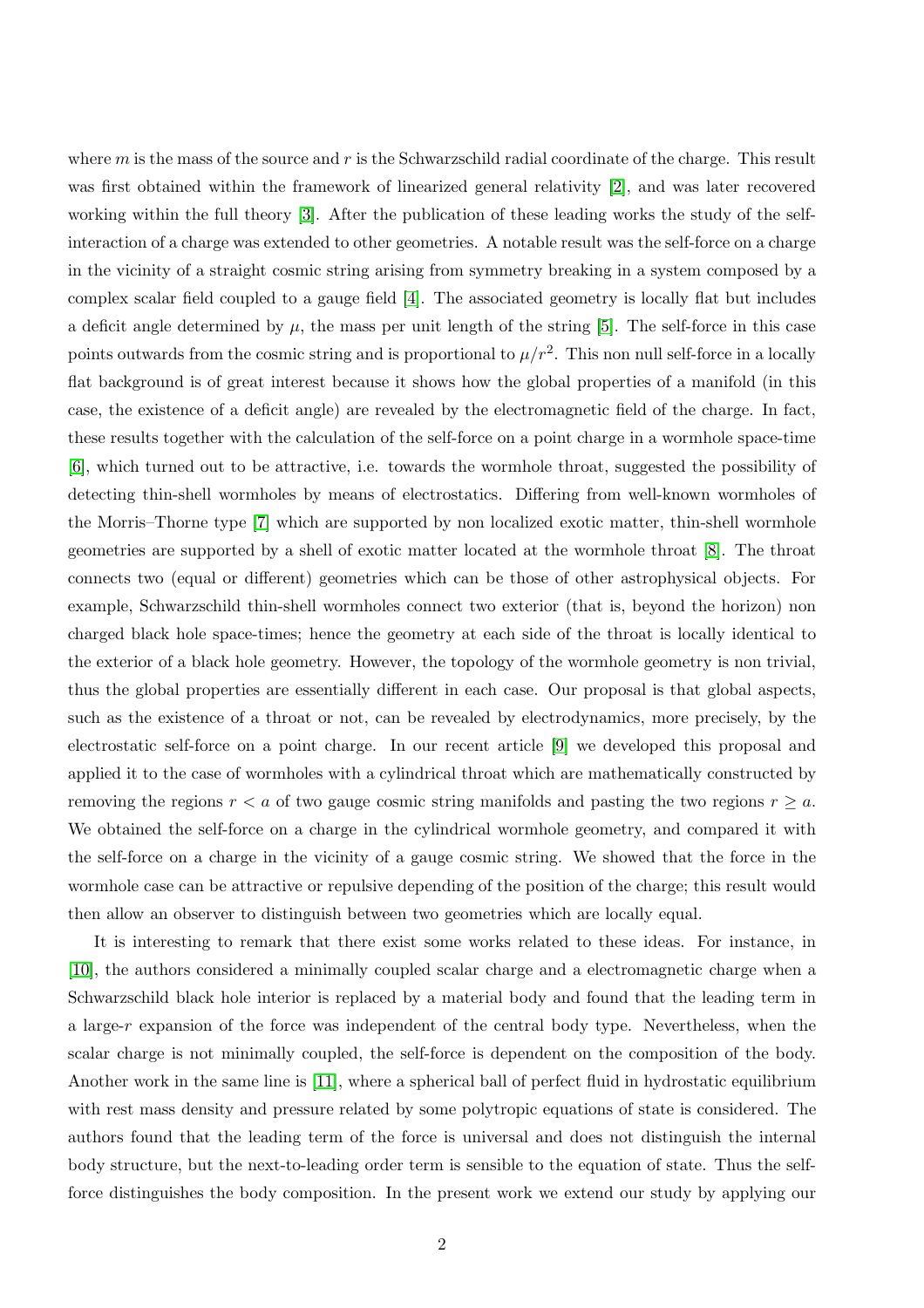proposal to the physically interesting case of a Schwarzschild thin-shell wormhole: we consider a static point charge in the topologically non trivial space-time constituted by two Schwarzschild geometries connected by a wormhole throat (with the throat radius larger than the Schwarzschild horizon radius), and we compare the result with the self-force on a charge in the vicinity of a non charged black hole. While some aspects of the analysis will be very similar to those in [\[9\]](#page-16-4), we will see that the different asymptotic behaviors presented by the cosmic string and black hole geometries will be reflected in some interesting differences in the results.

### II Field of an electrostatic charge in a thin-shell Schwarzschild wormhole

In the following the electrostatic potential of a static charge in front of a Schwarzschild black hole will be considered as a series expansion. The same expansion will be used to calculate the potential of the charge in presence of a Schwarzschild thin-shell wormhole. The metric for a black hole space-time in Schwarzschild coordinates is given by the line element

$$
ds^{2} = -\left(1 - \frac{2m}{r}\right)dt^{2} + \left(1 - \frac{2m}{r}\right)^{-1}dr^{2} + r^{2}\left(d\theta^{2} + \sin^{2}\theta d\varphi^{2}\right),
$$
 (2.1)

with t taking values in  $(-\infty, +\infty)$ ,  $\theta$  in  $[0, \pi)$ ,  $\varphi$  in  $[0, 2\pi)$  and r is the radial coordinate, which takes values in  $\mathbb{R}_{>0}$ . The horizon of the black hole is located at  $r = 2m$ . In order to fix notations and conventions, we recall that the Maxwell equations are given by

<span id="page-2-0"></span>
$$
4\pi j^{\alpha} = F^{\mu\alpha}_{\quad;\mu} \,, \tag{2.2}
$$

with the electromagnetic tensor given by  $F_{\mu\nu} = \partial_{\mu}A_{\nu} - \partial_{\nu}A_{\mu}$ . For a point charge q held at rest at  $r = a > 2m$  and  $\theta = 0$  in the black hole space-time, the covariant time-like component of the electromagnetic four-potential,  $A_t$ , will represent an electrostatic potential which we will call  $A_t = V^{bh}$ . The Maxwell equations in this case reduce to

$$
-4\pi\rho = \frac{1}{r^2}\partial_r\left(r^2\partial_r V^{bh}\right) + \frac{1}{r^2\sin\theta}\frac{1}{(1-2m/r)}\partial_\theta\left(\sin\theta\partial_\theta V^{bh}\right),\tag{2.3}
$$

where

$$
\rho = q \frac{\delta(r-a)\delta(\theta)}{2\pi r^2 \sin \theta},\tag{2.4}
$$

is the time-like component of the four-current  $j^{\alpha}$ . The other components are  $A_i = 0$  for  $i = r, \theta, \varphi$ . With the previous definitions the electrostatic field is calculated as

<span id="page-2-2"></span>
$$
(\vec{E})^i \equiv -F^{ti} = -g^{tt}g^{ii}F_{ti} = g^{tt}g^{ii}\partial_i A_t \,. \tag{2.5}
$$

Since we are working in spherical coordinates, the potential can be expanded as

<span id="page-2-1"></span>
$$
V^{bh} = \sum_{l=0}^{\infty} R_l(r) P_l(\cos \theta), \qquad (2.6)
$$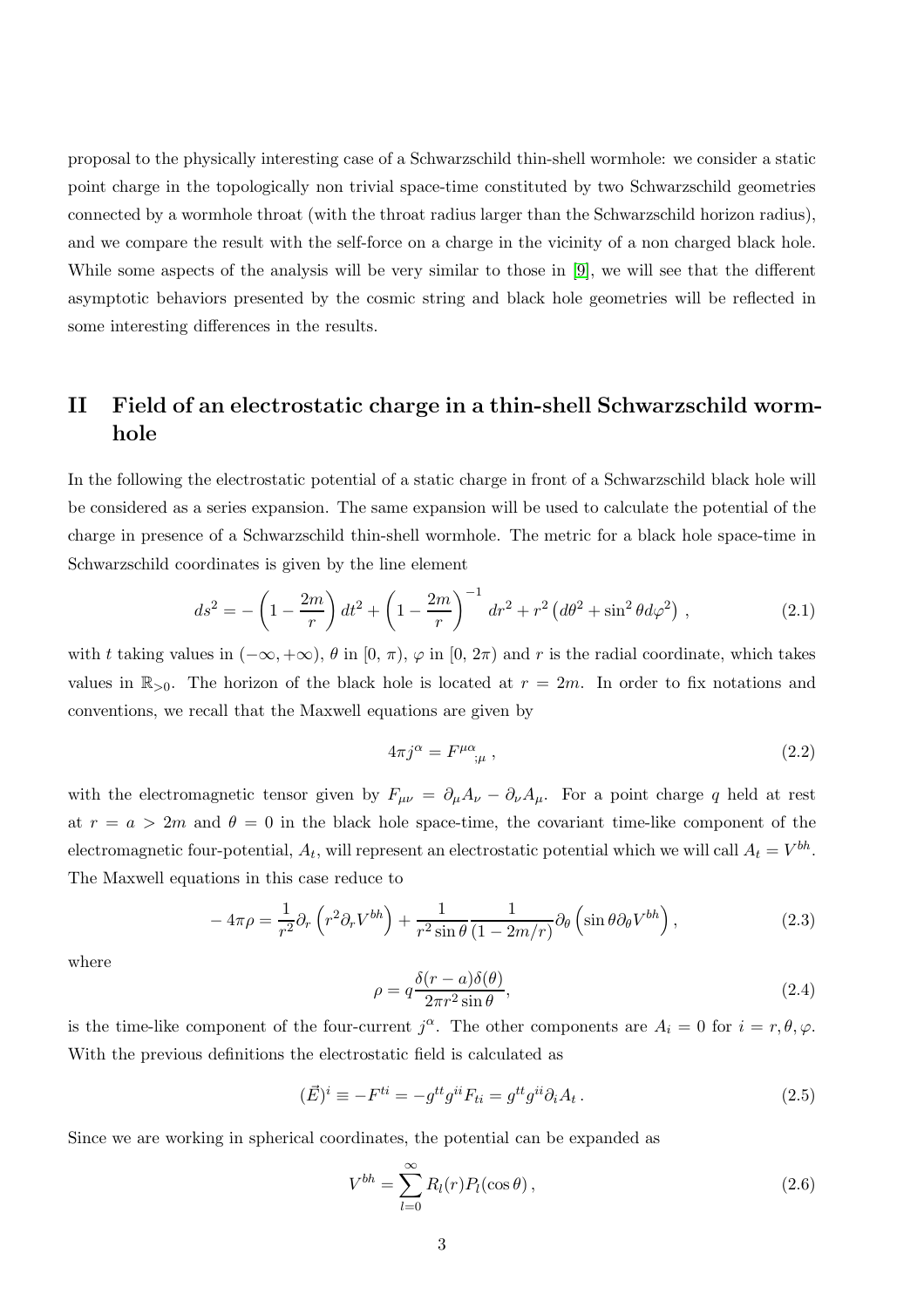where  $P_l(\cos\theta)$  are the standard Legendre polynomials and the radial functions  $R_l(r)$  are solutions of the homogeneous equation

<span id="page-3-0"></span>
$$
\left(1 - \frac{2m}{r}\right)\frac{d}{dr}\left(r^2\frac{dR_l}{dr}\right) - l(l+1)R_l = 0.
$$
\n(2.7)

The two independent solutions of [\(2.7\)](#page-3-0) are [\[12\]](#page-16-7)

<span id="page-3-3"></span>
$$
f_l(r) = -\frac{(2l+1)!}{2^l(l+1)!l!m^{l+1}} (r-2m) \frac{dQ_l}{dr} \left(\frac{r}{m}-1\right).
$$
  

$$
g_l(r) = \begin{cases} 1, & \text{for } l = 0 \\ \frac{2^l l!(l-1)!m^l}{(2l)!} (r-2m) \frac{dP_l}{dr} \left(\frac{r}{m}-1\right), & \text{for } l \neq 0. \end{cases}
$$
(2.8)

Here  $P_l(x)$  and  $Q_l(x)$  are the two types of Legendre functions. These solutions possess the following asymptotic behavior when  $r \to \infty$ :

<span id="page-3-4"></span>
$$
g_l(r) \to r^l, \qquad f_l(r) \to 1/r^{l+1}.
$$
\n(2.9)

These limits corresponds to the solutions of a standard problem of electrostatics in flat backgrounds [\[13\]](#page-16-8), which is plausible since the effect of the black hole is washed out at large distances. On the other hand, as  $r \to 2m$ ;  $f_l(r) \to \text{finite constant}$ ,  $f'_l(r) \sim \log(1-2m/r)$  for  $l \neq 0$ , and  $g_l(r) \to 0$  while  $g'_l(r) \to$ constant. Note that  $f_0 = r^{-1}$  and  $g_0 = 1$ .

The electrostatic potential in series expansion corresponding to the black hole geometry was calculated by Cohen and Wald in  $[14]$  $[14]$  $[14]$  and is given by <sup>1</sup>

<span id="page-3-2"></span>
$$
V^{bh} = \begin{cases} q \sum_{l=0}^{\infty} g_l(a) f_l(r) P_l(\cos \theta), & \text{for } r \ge a. \\ q \sum_{l=0}^{\infty} g_l(r) f_l(a) P_l(\cos \theta), & \text{for } r \le a. \end{cases}
$$
(2.10)

Let us turn now our attention in computing the electrostatic potential of the same charge  $q$  in the space-time of a thin-shell Schwarzschild wormhole. This wormhole is constructed taking two copies of the Schwarzschild geometry and removing from them the four-dimensional regions described by

$$
\Omega_{1,2} = \{r_{1,2} \le c \mid c > 2m\}.
$$
\n(2.11)

One is left with two identical geodesically incomplete manifolds with boundaries given by the time-like hypersurfaces:

$$
\partial \Omega_{1,2} = \{r_{1,2} = c \mid c > 2m\}.
$$
\n(2.12)

Identifying these two hypersurfaces (i.e.,  $\partial\Omega_1 = \partial\Omega_2$ ) of each copy, the resulting space-time is complete and possesses two asymptotically flat regions connected by a wormhole [\[8\]](#page-16-3). Note that the condition  $c > 2m$  is necessary to prevent the formation of the event horizon. At the throat of the wormhole,  $\partial\Omega$ , the stress-energy tensor is proportional to a delta function representing a thin layer of exotic matter.

<span id="page-3-1"></span><sup>&</sup>lt;sup>1</sup>We have defined Maxwell equations with the sign given in  $(2.2)$  to obtain the same expansion,  $(2.10)$ , as in [\[14\]](#page-16-9) with the functions [\(2.8\)](#page-3-3).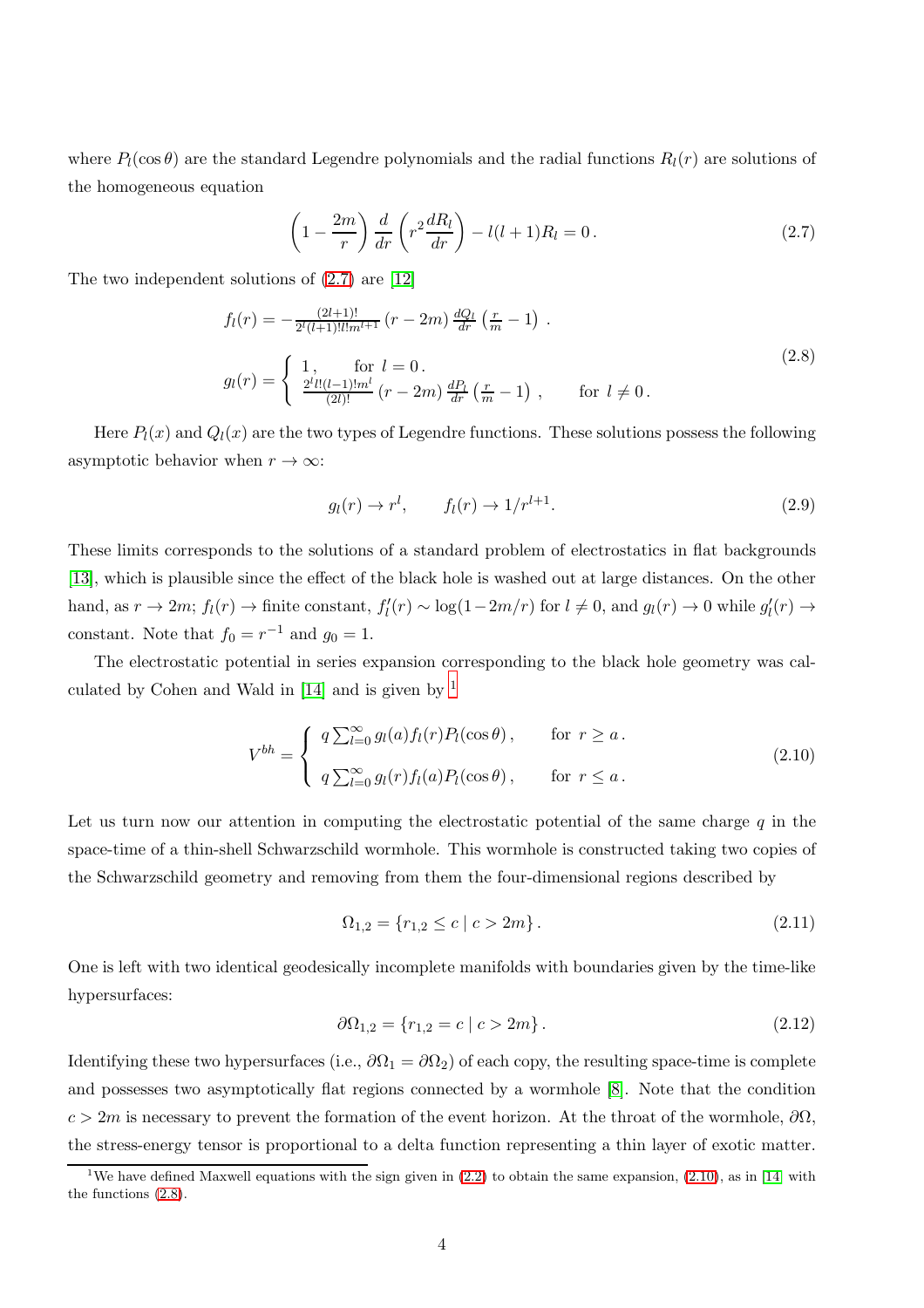This thin-shell wormhole mathematical construction is based on the junction condition formalism, which is one of the major tools for studying traversable wormholes. The metric for this thin-shell Schwarzschild wormhole is given by the line element:

$$
ds^{2} = -\left(1 - \frac{2m}{r_{1,2}}\right)dt^{2} + \left(1 - \frac{2m}{r_{1,2}}\right)^{-1}dr_{1,2}^{2} + r_{1,2}^{2}\left(d\theta^{2} + \sin^{2}\theta d\varphi^{2}\right),
$$
 (2.13)

with  $r_1, r_2 \geq c > 2m$  and the other coordinates defined as before. The potential for a static charge q located at  $r_1 = a$  and  $\theta = 0$  in this space-time has a spherical expansion as in [\(2.6\)](#page-2-1) with azimuthal symmetry. The general form which is not divergent at any of both infinite regions is given by

<span id="page-4-5"></span>
$$
V_{1,2}^{wh} = \begin{cases} V_1^{wh} = \begin{cases} \sum_{l=0}^{\infty} A_l f_l(r_1) P_l(\cos \theta), & \text{for } r_1 \ge a. \\ \sum_{l=0}^{\infty} (C_l f_l(r_1) + D_l g_l(r_1)) P_l(\cos \theta), & \text{for } c \le r_1 \le a. \end{cases} \end{cases}
$$
(2.14)  

$$
V_2^{wh} = \sum_{l=0}^{\infty} E_l f_l(r_2) P_l(\cos \theta), \qquad \text{for } r_2 \ge c.
$$

The subindex 1 refers to the region of the wormhole where the charge is located at  $r_1 = a$  and the subindex 2 to the complementary copy (the other, empty, Schwarzschild geometry). In each region the radial coordinate,  $r_1$  and  $r_2$  respectively, extend from  $[c, +\infty]$  and if there is no confusion they will be referred to as r. The potential is defined, up to an irrelevant constant, by the following boundary conditions:

<span id="page-4-0"></span>
$$
V_1^{wh}(r_1 \to a^-, \theta) = V_1^{wh}(r_1 \to a^+, \theta) = V_1^{wh}(a, \theta), \qquad (2.15)
$$

<span id="page-4-2"></span>
$$
\frac{dV_1^{wh}}{dr}(r_1 \to a^-, \theta) - \frac{dV_1^{wh}}{dr}(r_1 \to a^+, \theta) = 4\pi \frac{q\,\delta(\theta)}{2\pi a^2 \sin\theta},\tag{2.16}
$$

<span id="page-4-1"></span>
$$
V_1^{wh}(r_1 \to c^+, \theta) = V_2^{wh}(r_2 \to c^+, \theta, \varphi) = V_{1,2}^{wh}(c, \theta), \qquad (2.17)
$$

<span id="page-4-3"></span>
$$
\frac{dV_1^{wh}}{dr_1}(r_1 \to c^+, \theta) = -\frac{dV_2^{wh}}{dr_2}(r_2 \to c^+, \theta). \tag{2.18}
$$

This conditions are simply the continuity of the potential at the radial location of the charge [\(2.15\)](#page-4-0) and at the throat [\(2.17\)](#page-4-1), together with the requirement that the discontinuity of the electric field when crossing the charge's radial location be proportional to  $\frac{q \delta(\theta)}{2\pi a^2 \sin^2 \theta}$ , the surface charge density at  $r_1 = a$ due to the point charge, [\(2.16\)](#page-4-2). Additionally, in [\(2.18\)](#page-4-3), the field is required to be continuous at the throat.

The first boundary condition [\(2.15\)](#page-4-0) implies that

<span id="page-4-4"></span>
$$
A_l f_l(a) = C_l f_l(a) + D_l g_l(a)
$$
\n(2.19)

In addition, multiplying the second, [\(2.16\)](#page-4-2), by  $P_l(\cos \theta)$  and integrating using the orthogonality relation

$$
\int_0^1 P_l(x)P_k(x)dx = \frac{2}{2l+1}\delta_{kl},
$$
\n(2.20)

it is obtained that

$$
q\frac{(2l+1)}{a^2} = C_l f'_l(a) + D_l g'_l(a) - A_l f'_l(a). \tag{2.21}
$$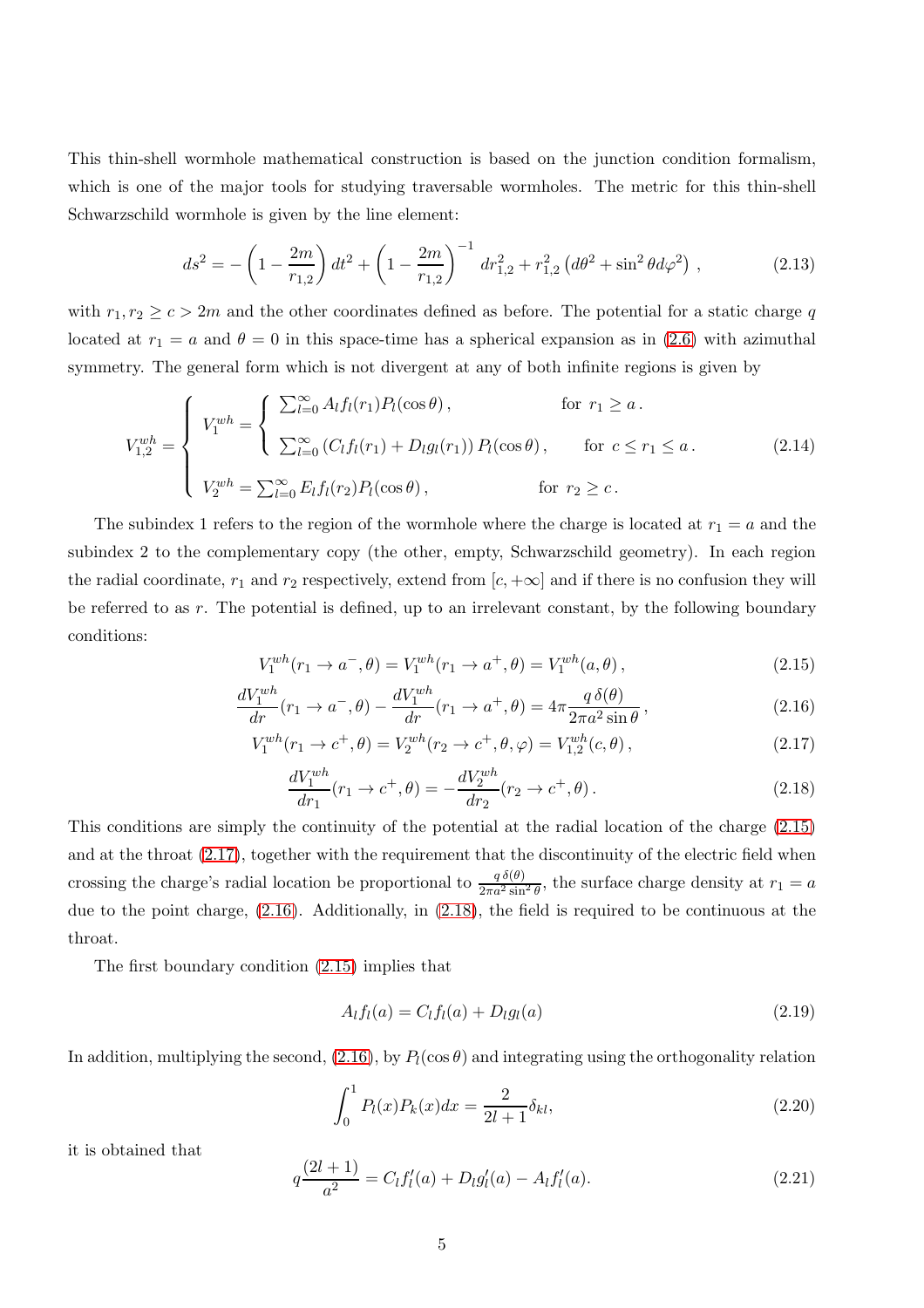By taking into account [\(2.19\)](#page-4-4) the last expression may be transformed to

$$
q\frac{(2l+1)}{a^2}f_l(a) = D_l(f_l(a)g_l'(a) - g_l(a)f_l'(a)).
$$
\n(2.22)

This quantity can be evaluated by noticing that the right-hand-side is proportional to the Wronskian between  $g_l$  and  $f_l$ , whose value is known to be [\[14\]](#page-16-9)

$$
W(g_l(a); f_l(a); a) = g_l(a)f'_l(a) - f_l(a)g'_l(a) = -\frac{(2l+1)}{a^2}.
$$

Therefore,

$$
D_l = q f_l(a). \tag{2.23}
$$

The last equality, combined with [\(2.19\)](#page-4-4), implies that

<span id="page-5-0"></span>
$$
A_l = C_l + q g_l(a). \tag{2.24}
$$

In addition, the boundary conditions [\(2.17\)](#page-4-1) and [\(2.18\)](#page-4-3) constitute a simple linear algebraic system for  $C_l$  and  $E_l$ , the solution is given by

$$
C_l = -q \frac{f_l(a)}{f_l(c) f'_l(c)} \left[ \frac{(2l+1)}{2c^2} + f'_l(c) g_l(c) \right],\tag{2.25}
$$

$$
E_l = -q \frac{f_l(a)(2l+1)}{2c^2 f_l(c) f'_l(c)},
$$
\n(2.26)

where the Wronskian value  $W(g_l(c); f_l(c); c) = -(2l+1)/c^2$  was taken into account to derive these expressions. The last result, combined with [\(2.24\)](#page-5-0) shows that

$$
A_l = -q \frac{f_l(a)}{f_l(c)f'_l(c)} \left[ \frac{(2l+1)}{2c^2} + f'_l(c)g_l(c) \right] + q g_l(a). \tag{2.27}
$$

Finally the electrostatic potential [\(2.14\)](#page-4-5) for the probe charge in the wormhole geometry is explicitly given by

<span id="page-5-2"></span>
$$
V_{1,2}^{wh} = \begin{cases} q \sum_{l=0}^{\infty} \left[ g_l(a) - \left( \frac{(2l+1)}{2c^2 f_l'(c)} + g_l(c) \right) \frac{f_l(a)}{f_l(c)} \right] f_l(r) P_l(\cos \theta), & r_1 \ge a. \\ q \sum_{l=0}^{\infty} \left[ f_l(a) g_l(r) - \left( \frac{(2l+1)}{2c^2 f_l'(c)} + g_l(c) \right) \frac{f_l(a)}{f_l(c)} f_l(r) \right] P_l(\cos \theta), & c \le r_1 \le a. \end{cases}
$$
  

$$
V_2^{wh} = -q \sum_{l=0}^{\infty} \frac{(2l+1)}{2c^2 f_l'(c)} \frac{f_l(a)}{f_l(c)} f_l(r) P_l(\cos \theta), \qquad r_2 \ge c.
$$
 (2.28)

It is interesting to check the Gauss law for this solution. To this end one should consider observation points r sufficiently far from the charge's position and the wormhole throat, that is  $r \to \infty$  in both sides of the space-time of the wormhole. The Gauss theorem reads

<span id="page-5-1"></span>
$$
4\pi q = \int \int_{S_1} \vec{E}_1 \hat{n}_1 dS_1 + \int \int_{S_2} \vec{E}_2 \hat{n}_2 dS_2, \tag{2.29}
$$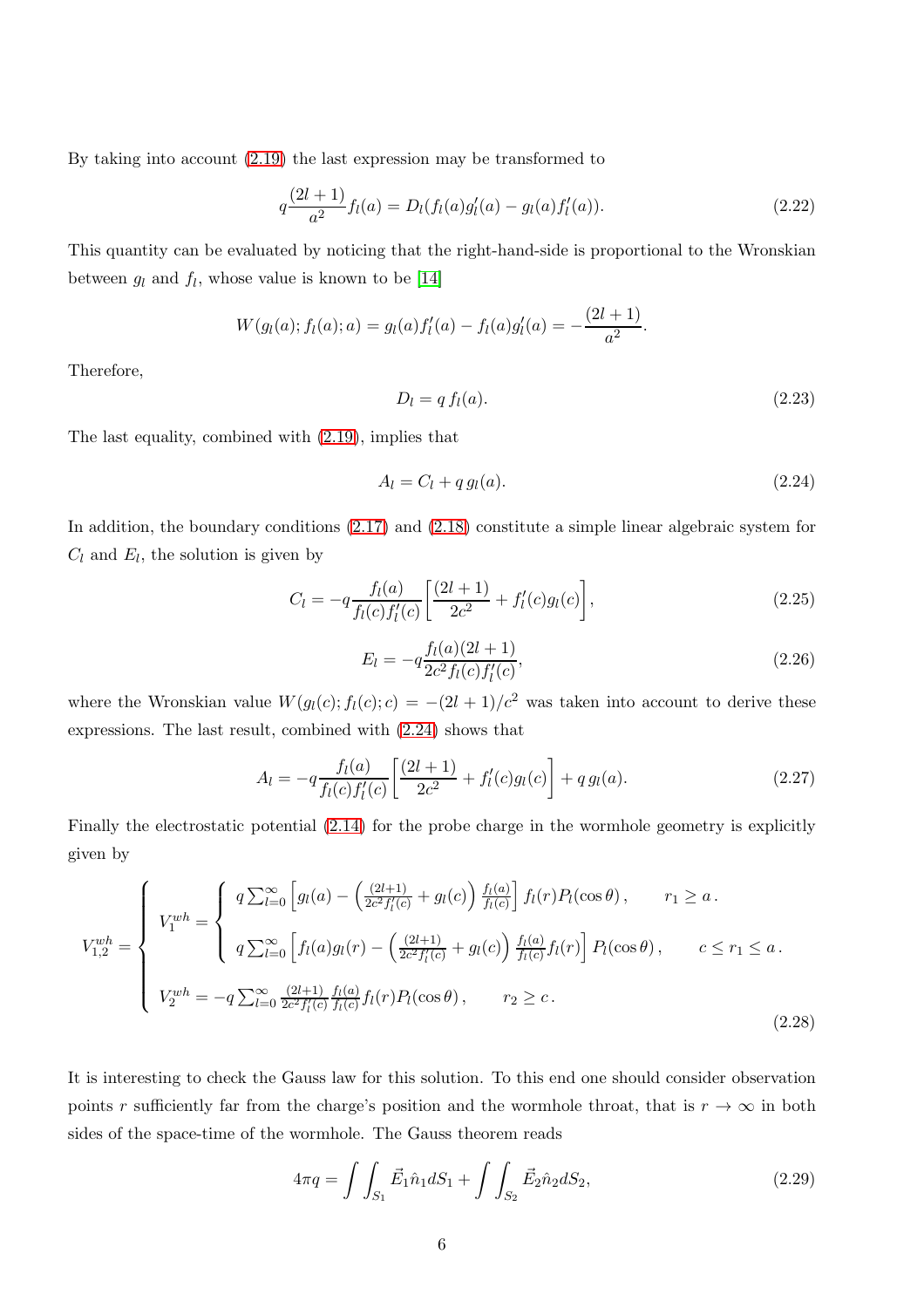where  $\vec{E}_j$  is the electrostatic field and  $S_j$  is a surface enclosing the throat with exterior 3–dimensional normal vector  $\hat{n}_j$  pointing towards the asymptotic infinity corresponding to the coordinate  $r_j$ . Therefore, when taking the limit  $r_j \to \infty$  (for  $j = 1, 2$ ), by virtue of the asymptotic behavior of the functions  $f_l(r)$  mentioned in [\(2.9\)](#page-3-4), only the first term  $l = 0$  of the electric field series survives. This represents the monopole term of the electric field in each region:

<span id="page-6-0"></span>
$$
(\vec{E}_1)^r = -\partial_r V_1^{wh} \sim q \left(1 - \frac{c}{2a}\right) \frac{1}{r^2}
$$
  

$$
(\vec{E}_2)^r = -\partial_r V_2^{wh} \sim q \left(\frac{c}{2a}\right) \frac{1}{r^2}
$$
\n
$$
(2.30)
$$

When these fields are introduced in  $(2.29)$  the Gauss theorem is exactly satisfied. The expressions [\(2.30\)](#page-6-0) represent the electric field flux density flowing to both infinities of the space-time as a function of the throat radius,  $c$ , and the position of the charge,  $a$ . Note that the flux is equally distributed when the charge is placed at the throat. This gives us confidence that the solution found is indeed the correct one, as it satisfies the desired boundary condition for the electric field at infinity.

We turn now our attention to the problem of calculating the self-force experienced by the static charge due to its own electrostatic field.

## III Calculation of the electrostatic self-force in the wormhole geometry

The expression [\(2.28\)](#page-5-2) found above is clearly the sum of the terms in [\(2.10\)](#page-3-2) plus contributions that arise due to the wormhole topology. The Schwarzschild part [\(2.10\)](#page-3-2) can be summed to give (see appendix)

<span id="page-6-1"></span>
$$
V^{bh} = V^C + V^L = \frac{q}{ar} \frac{(r-m)(a-m) - m^2 \cos \theta}{[(r-m)^2 + (a-m)^2 - 2(r-m)(a-m)\cos \theta - m^2 \sin^2 \theta]^{1/2}} + \frac{qm}{ar}.
$$
 (3.1)

The first term,  $V^C$ , was derived by Copson in [\[15\]](#page-16-10) following Hadamard's theory of elementary solutions for partial differential equations [\[16\]](#page-16-11). Copson's potential is a local construction and provides an exact solution to the field equations for the electrostatic potential sourced by the particle in Schwarzschild geometry which is singular at the position of the charge. It is also divergent in the limit  $r \to 0$ , a pathological consequence of the metric which wouldn't be a problem if the correct boundary conditions weresatisfied. The second term,  $V^L$ , was added by Linet ([\[17\]](#page-16-12)) and is a homogeneous solution which insures that the boundary conditions at infinity for the electric field derived from  $V^{bh}$  are fulfilled. In these terms, assuming the convergence of the series in [\(2.28\)](#page-5-2), the electrostatic potential in the region of the wormhole where the charge is located is given by

<span id="page-6-2"></span>
$$
V_1^{wh} = V^{bh} - q \sum_{l=0}^{\infty} \left[ \frac{(2l+1)}{2c^2 f_l'(c)} + g_l(c) \right] \frac{f_l(a)}{f_l(c)} f_l(r) P_l(\cos \theta). \tag{3.2}
$$

When this expression is evaluated at the position of the charge, the potential diverges. The singular part is known to depend only on the local properties of the geometry in a neighborhood of the charge's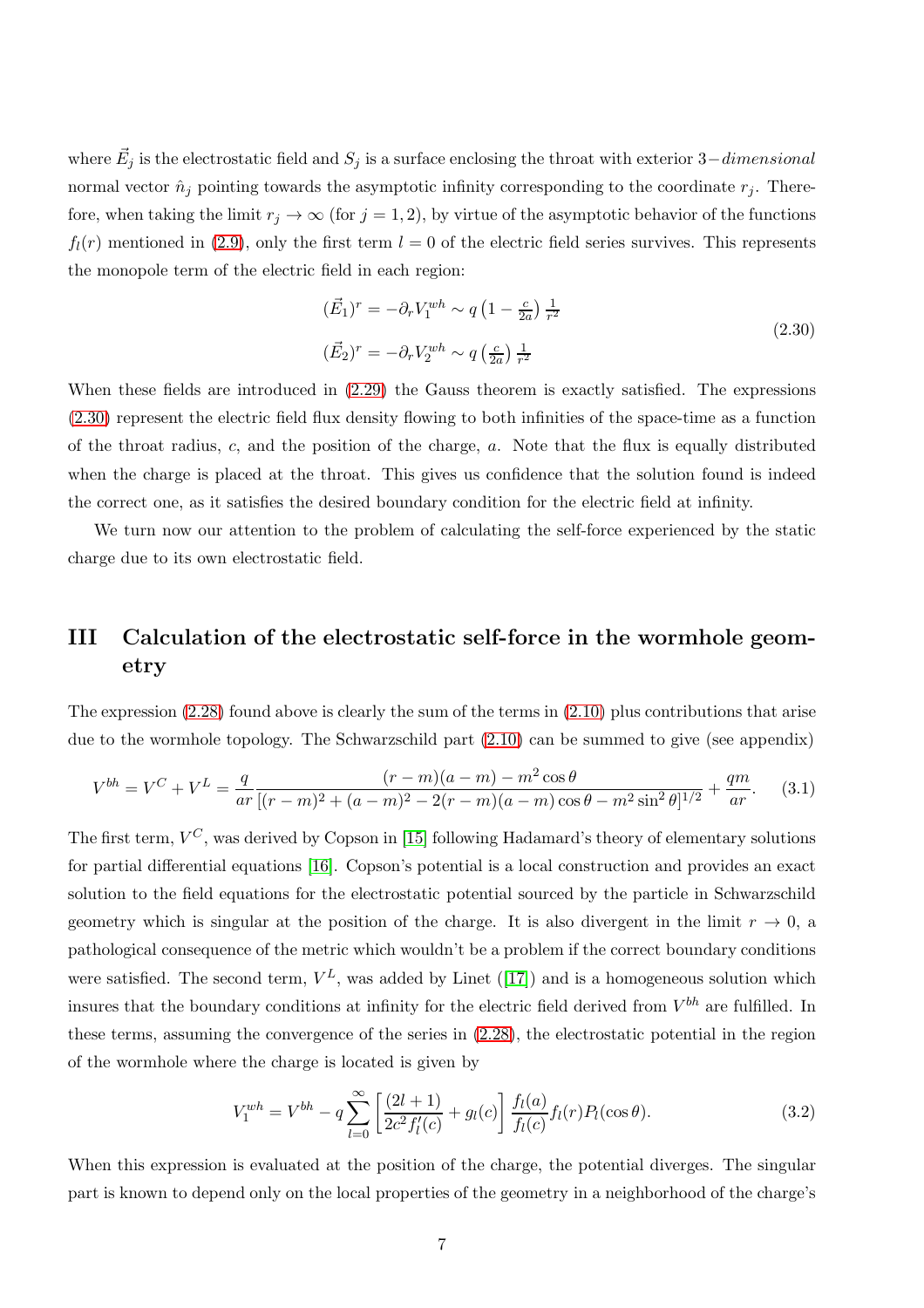position. In other words, we can say that the singular part of the wormhole's potential is the same as the one in the black hole case. Removing this singular potential at the position of the charge reveals a regular homogeneous solution from which the self-interaction can be computed. Several renormalization procedures have been used in the past in order to remove singular potentials. The renormalization method that enjoys the best justification is that of Detweiler and Whiting which is based in a four dimensional singular Green function [\[18\]](#page-16-13). Recently in [\[19\]](#page-16-14), the authors showed the equivalence between this procedure in the case of a static particle in a static space-time and Hadamard's two-point function in three dimensions for the computation of electrostatic self-forces<sup>[2](#page-7-0)</sup>. An alternative approach to renormalization, which is also suitable for charged particles at rest in general static curved space-times is the DeWitt-Schwinger asymptotic expansion of the three-dimensional Green function, which was considered recently in [\[20\]](#page-16-15). In either of these formalisms, the renormalized potential at the position of the charge is given by

<span id="page-7-3"></span>
$$
V_{ren}^{wh}(x^{i'}) = \lim_{x^i \to x^{i'}} (V^{wh} - V^{sing}).
$$
\n(3.3)

In the last equation the coincidence limit takes the coordinate spatial components  $x^i$  to the charge's position  $x^{i'}$  along the shortest geodesic connecting them. The singular term in this definition is

$$
V^{sing} = \sqrt{-g_{t't'}} G_3^s(x^i; x^{i'}), \tag{3.4}
$$

where  $G_3^s(x^i, x^{i'})$  is the singular Green function in three dimensions, and the primed indices refer to the position of the source charge. The Green function must have the same singularity structure as the particle's actual field and exert no force on the particle. The three methods mentioned above agree in the following expansion for the singular Green function([\[16\]](#page-16-11), [\[18\]](#page-16-13)-[\[20\]](#page-16-15)):

<span id="page-7-2"></span>
$$
G_3^s(x^i; x^{i'}) = \frac{q}{\sqrt{2\sigma}} (1 - \frac{g_{t't', i'} \sigma^{i'}}{4g_{t't'}} + \mathcal{O}(\sigma)),
$$
\n(3.5)

where  $\sigma = \sigma(x^i, x^{i'})$  is half the squared geodesic distance between  $x^i$  and  $x^{i'}$  as measured in the purely spatial sections of the space-time and  $\sigma^{i'} = g^{i'j'} \partial \sigma / \partial x^{j'}$  (see Refs. [\[19\]](#page-16-14) or [\[20\]](#page-16-15) for a full derivation<sup>[3](#page-7-1)</sup>). In the expansion [\(3.5\)](#page-7-2) the terms of order  $\mathcal{O}(\sigma)/\sqrt{2\sigma}$  are irrelevant for the renormalization of the potential field since they vanish in the coincidence limit taken in [\(3.3\)](#page-7-3).

To calculate [\(3.3\)](#page-7-3) we can evaluate at coincidence angles in advance, i.e.  $\theta = 0$ , and take the limit as r approaches a from the right using [\(3.1\)](#page-6-1) to express  $V_1^{wh}$  for  $r \geq a$ :

<span id="page-7-4"></span>
$$
V^{wh} = V_1^{wh}(r \ge a, \theta = 0) = \frac{q}{|r - a|} \left(1 - \frac{2m}{r}\right) - q \sum_{l = 0}^{\infty} \left[\frac{(2l + 1)}{2c^2 f'_l(c)} + g_l(c)\right] \frac{f_l(a)}{f_l(c)} f_l(r).
$$
 (3.6)

<span id="page-7-0"></span><sup>2</sup>The equivalence is guaranteed up to certain order in the Green's function expansion and conjectured to all order. Only the first terms are needed to compute the self-force, as shown in [\(3.5\)](#page-7-2), so they are said to be equivalent for this type of calculations.

<span id="page-7-1"></span> ${}^{3}$ In [\(3.5\)](#page-7-2) there is an overall sign difference with respect to usual literature arising from the convention taken for the Maxwell equations, [\(2.2\)](#page-2-0).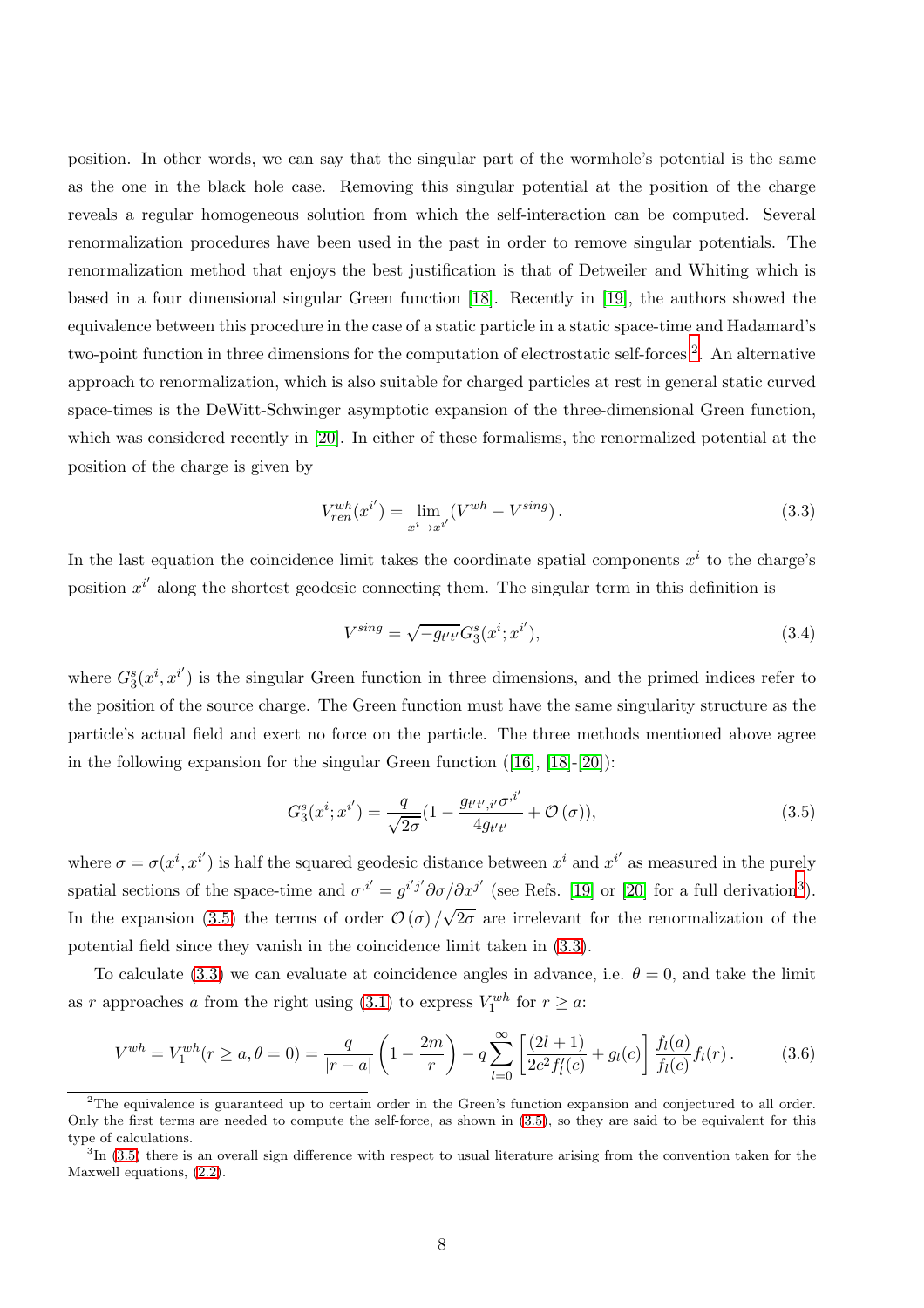When  $x^{r'} = a$  and  $x^{\theta'} = 0$ ,  $\sigma$  is one half of the squared radial geodesic distance between r and a,

<span id="page-8-0"></span>
$$
\sigma(r, a) = \frac{1}{2} \left( \int_r^a \frac{dr'}{\sqrt{1 - \frac{2m}{r'}}} \right)^2,
$$
\n(3.7)

which is completely defined in terms of the local properties of the Schwarzschild metric. Using  $(3.6)$ and [\(3.7\)](#page-8-0) to compute explicitly [\(3.3\)](#page-7-3) by taking the limit  $r \to a^+$ , the renormalized potential at the position of the charge is obtained;

$$
V_{ren}^{wh}(a) = \frac{qm}{a^2} - q \sum_{l=0}^{\infty} \left[ \frac{(2l+1)}{2c^2 f'_l(c)} + g_l(c) \right] \frac{f_l(a)^2}{f_l(c)},\tag{3.8}
$$

Observe that this result can be directly picked up from  $(3.2)$  removing Copson's solution,  $V^C$ , from  $V^{bh}$  and evaluating in the position of the charge. What we had checked out in this calculation is that

$$
\lim_{x^i \to x^{i'}} (V^C - V^{sing}) = 0,
$$
\n
$$
(3.9)
$$

so the general singular Green function for the point charged particle at rest in this static geometry removes the singular part of the potential and exerts no force as expected. In other words, Hadamard's elementary solution constructed by Copson coincides with the Green function.

To calculate the self-force we must consider the regular potential,

$$
V_{ren}^{wh} = \frac{qm}{ar} - q \sum_{l=0}^{\infty} \left[ \frac{(2l+1)}{2c^2 f_l'(c)} + g_l(c) \right] \frac{f_l(a)}{f_l(c)} f_l(r) P_l(\cos\theta). \tag{3.10}
$$

The desired electrostatic self-force can be computed as that observed by a static observer at the position of the charge. This corresponds to the contravariant tetrad component of the force calculated with the renormalized potential  $V_{ren}^{wh}$ . Taking into account the definition of the electrostatic field [\(2.5\)](#page-2-2), we have

$$
\left(f^{self}\right)^{(r)} = -qF^{(r)}_{(t)}u^{(t)} = -q(e^{(r)})_r F^r_t u^t = -q\sqrt{g_{rr}}g^{rr} F_{rt} \frac{1}{\sqrt{-g_{tt}}}
$$

$$
= -q\partial_r V_{ren}^{wh}, \tag{3.11}
$$

where  $e^{(r)}$  is the standard radial tetrad one-form, and the final result must be evaluated at the charge's position. One usually defines the electrostatic self-energy of the charge through the standard procedure

<span id="page-8-1"></span>
$$
U^{self} = \frac{q}{2} V_{ren}^{wh}(a) , \qquad (3.12)
$$

in order to obtain the force by

$$
\left(\mathbf{f}^{self}\right)^{(r)} = -\partial_a U^{self} \,,\tag{3.13}
$$

which justifies the definition  $(3.12)$  for the self-energy. In the wormhole case, the electrostatic selfenergy at a general position of the charge with radial coordinate  $r$  is

$$
U^{self} = \frac{e^2 m}{2r^2} - \frac{e^2}{2} \sum_{l=0}^{\infty} \left[ \frac{(2l+1)}{2c^2 f'_l(c)} + g_l(c) \right] \frac{f_l(r)^2}{f_l(c)},\tag{3.14}
$$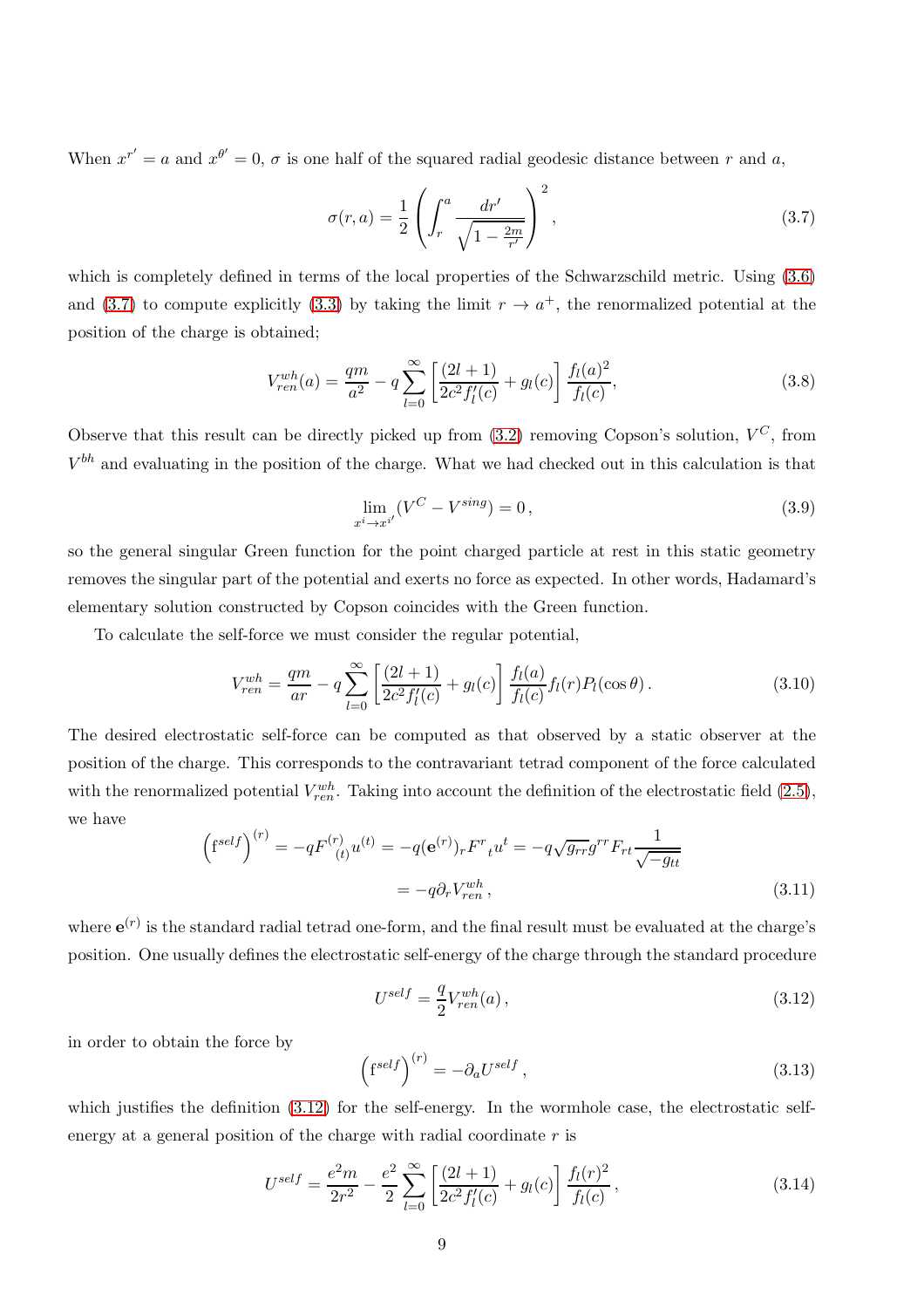<span id="page-9-1"></span>

Figure 1: Dimensionless radial self-force  $(\left(f^{self}\right) \frac{m^2}{q^2})$  as a function of the dimensionless coordinate  $r/m$  of a charge q when the throat radius is at  $c = 4m$ . The graph represent values for the position r in the range  $(c = 4m, 10m)$ . Only attractive electrostatic self-force is possible in this case.

and the resulting electrostatic self-force is

<span id="page-9-0"></span>
$$
\left(f^{self}\right)^{(r)} = \frac{q^2m}{r^3} + q^2 \sum_{l} f'_l(r) \frac{f_l(r)}{f_l(c)} \left[\frac{2l+1}{2c^2 f'_l(c)} + g_l(c)\right].
$$
\n(3.15)

The first term  $q^2m/r^3$  is the self-force of the charge in Schwarzschild's black hole, while the remaining part is the correction due to the wormhole non trivial topology. The renormalization procedure had dealt with the divergent part which appeared only in the black hole term of the potential [\(3.2\)](#page-6-2), resulting in the known self-force  $q^2m/r^3$  which was derived first in [\[3\]](#page-15-2) and considered by several other authors for the Schwarzschild black hole (for instance in [\[20\]](#page-16-15) and [\[21\]](#page-16-16)). The result [\(3.15\)](#page-9-0) for the thin-shell Schwarzschild wormhole is illustrated in the following Figures. The numerical analysis shows that the electrostatic self-force is always attractive towards the throat if the parameter  $c$  of the wormhole throat radius is greater than 3m (Figures [1](#page-9-1) and [2\)](#page-10-0). When  $2m < c < 3m$ , the self-force may become repulsive if the charge is sufficiently proximate to the throat. This last observation is reflected in Figures [3](#page-10-1) and [4.](#page-11-0)

An important test for the correctness of the result is to take the limit  $m \to 0$ . In this situation, the wormhole space-time is flat everywhere except at the throat at  $r = c$ . This is the case of an infinitely short throat. Taking into account the limiting behavior of the radial independent functions;

$$
g_l(r) \xrightarrow{m \to 0} r^l
$$
 and  $f_l(r) \xrightarrow{m \to 0} 1/r^{l+1}$ , (3.16)

the self-force [\(3.15\)](#page-9-0) for the flat wormhole with infinitely short throat is obtained:

$$
f^{self} \xrightarrow{m \to 0} q^{2} \sum_{l=0}^{\infty} \frac{-(l+1)}{r^{l+2}} \frac{c^{l+1}}{r^{l+1}} \left[ \frac{(2l+1)c^{l+2}}{-2(l+1)c^{2}} + c^{l} \right] = \frac{q^{2}c}{r^{3}} \sum_{l=0}^{\infty} -(l+1)\frac{c^{l}}{r^{2l}} \left[ \frac{-c^{l}}{-2(l+1)} \right] \tag{3.17}
$$

$$
= -\frac{q^{2}c}{2r^{3}} \sum_{l=0}^{\infty} \left[ \left(\frac{c}{r}\right)^{2} \right]^{l} = -\frac{q^{2}c}{2r^{3}} \left[ \frac{1}{1 - (c/r)^{2}} \right].
$$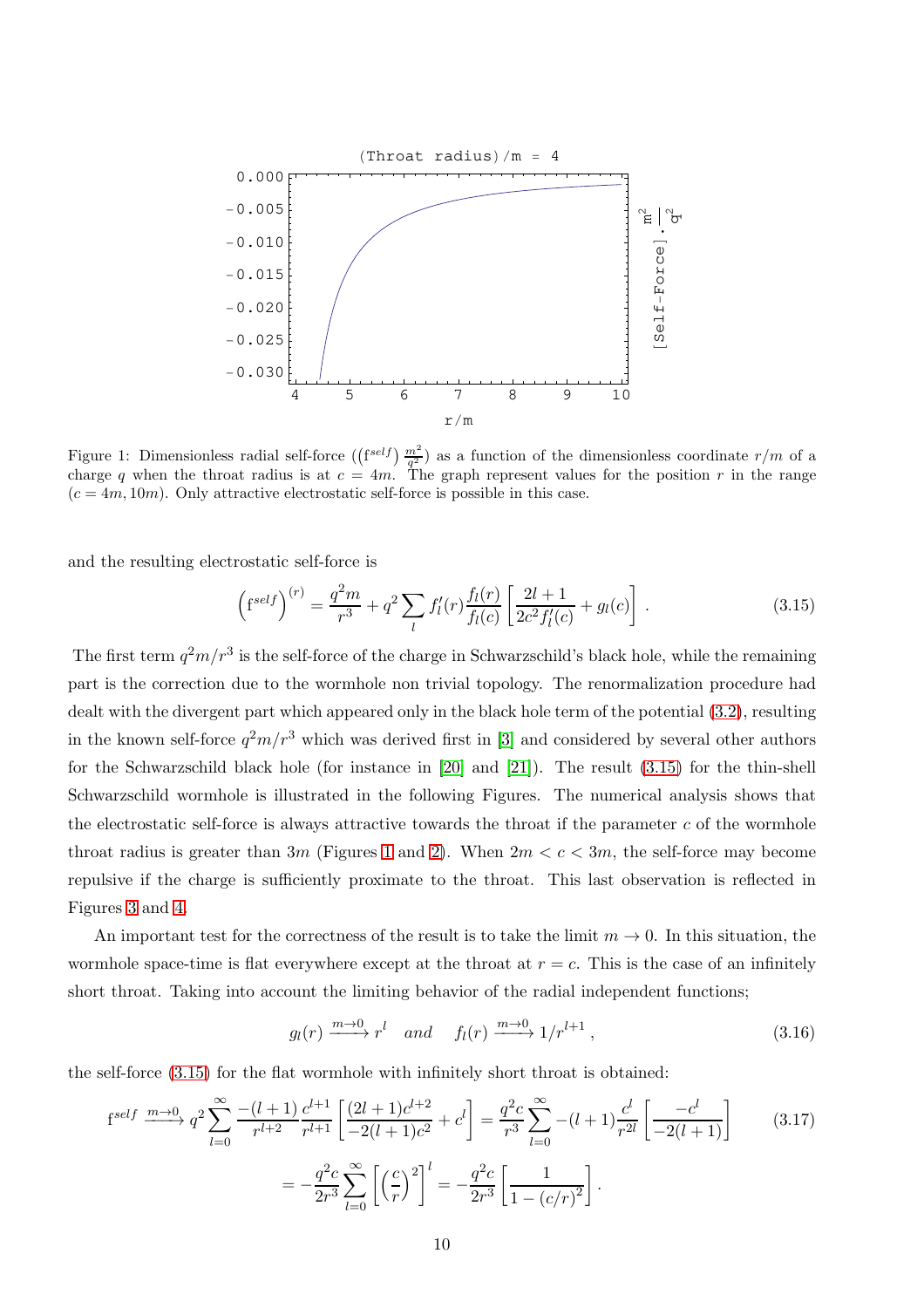<span id="page-10-0"></span>

<span id="page-10-1"></span>Figure 2: Dimensionless radial self-force  $(\binom{f \neq b}{{\overline{q}}^2}^m)$  as a function of the dimensionless coordinate  $r/m$  of a charge q when the throat radius is at  $c = 3.1m$ . The graph represent values for the position r in the range  $(c = 3.1m, 10m)$ . Only attractive electrostatic self-force is possible in this case despite its throat is very close to 2m.



Figure 3: Dimensionless radial self-force  $(\left(\frac{f}^{self}\right) \frac{m^2}{q^2})$  as a function of the dimensionless coordinate  $r/m$  of a charge q when the throat radius is at  $c = 2.5m$ . The graph represent values for the position r in the range  $(c = 2.5m, 10m)$ . Both regimes, repulsive and attractive, of the electrostatic self-force are observed in this case.

The self-force is attractive towards the throat everywhere in the flat space-time, and gets infinitely large in the neighborhood of the throat where the curvature diverges. This result coincides with that of [\[6\]](#page-16-1) and gives us confidence about the correctness of our solution. Similarly, if  $r, c \gg 2m$ , the leading term is

$$
f^{self} \sim -\frac{q^2 c}{2r^3} \left[ \frac{1}{1 - \left( c/r \right)^2} + \mathcal{O}\left( \frac{m}{c} + \frac{m}{r} \right) \right]. \tag{3.18}
$$

On the other hand, the asymptotic behavior  $(r \to \infty)$  is given by

<span id="page-10-2"></span>
$$
fself \sim -\frac{q^2c}{2r^3} \left( 1 - \frac{2m}{c} \right) + \mathcal{O}\left(r^{-5}\right). \tag{3.19}
$$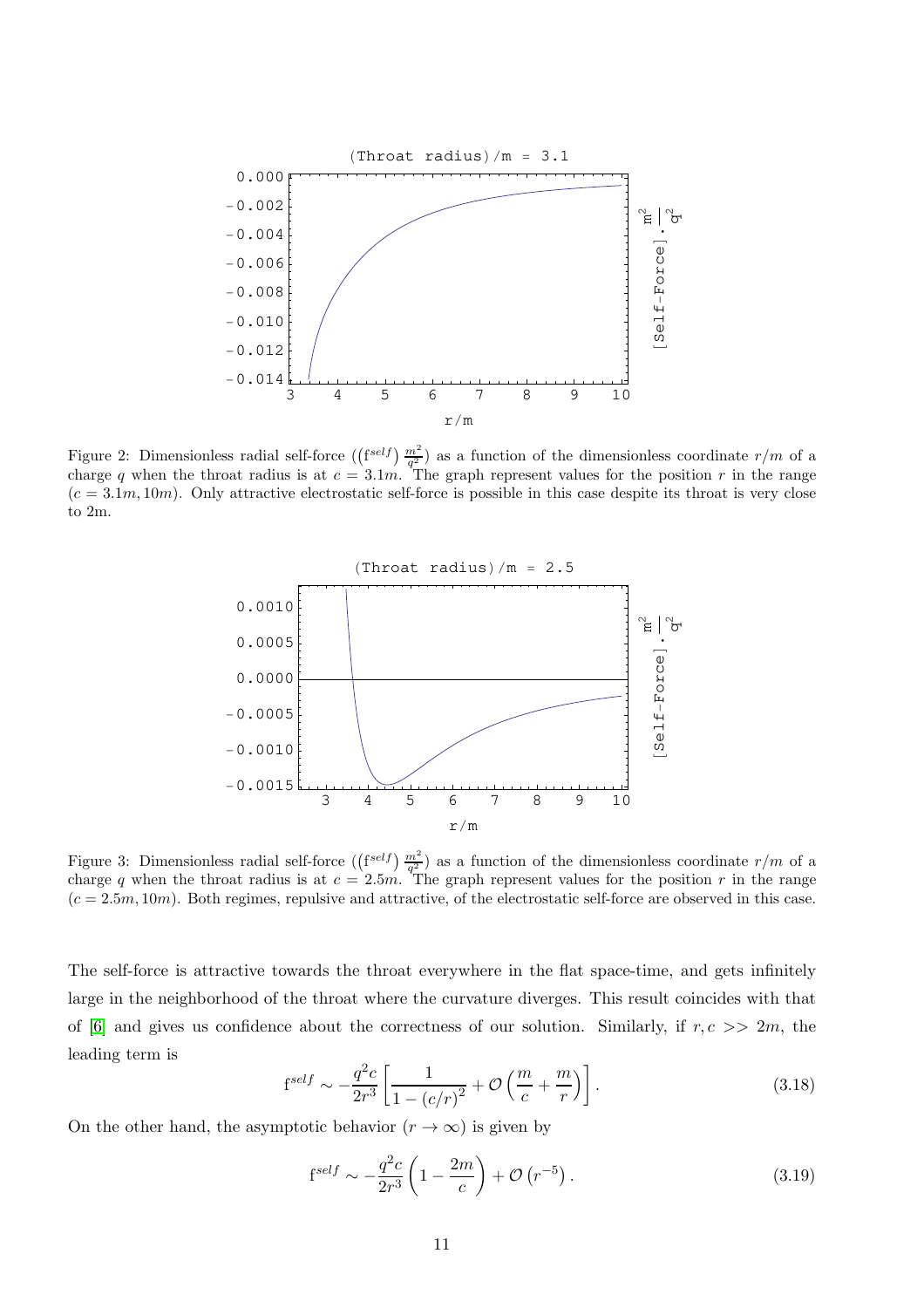<span id="page-11-0"></span>

Figure 4: Dimensionless radial self-force  $(\binom{f \neq b}{{\overline{q}}^2}^m)$  as a function of the dimensionless coordinate  $r/m$  of a charge q when the throat radius is at  $c = 2.9m$ . The graph represent values for the position r in the range  $(c = 2.9m, 10m)$ . This throat value is very close to the transition one,  $c = 3m$ , beyond which only attractive regime is observe.

This expansion shows that the difference between the black hole and wormhole self-forces is manifested at leading-order, which is in contrast with other computations where the Schwarzschild black hole interior is replaced by a material body [\[10\]](#page-16-5). Observe that in [\(3.19\)](#page-10-2) the leading-order term vanishes as  $c \to 2m$  and the same happens at every order when the throat approaches the Schwarzschild radius. One might be tempted to say that there is no self-force induced for this value of throat radius, but in fact there is no consistent electrostatic field solution for one point charged particle when the throat is at  $c = 2m$ . The results obtained above are only valid for throats which do not extend to the event horizon<sup>[4](#page-11-1)</sup>. The reason is that the only electrostatic field on a Schwarzschild background which is well-behaved for  $2m \le r < \infty$  is spherically symmetric [\[12\]](#page-16-7). This means that the electro-vacuum part of the wormhole (i.e., region 2 in our notation, free of charge) can never adjust its potential,  $V_2^{wh}$ , to the boundary conditions at the throat imposed by the presence of the charge in the other region. The charged particle generates an equipotential surface at  $c = 2m$  which seems suitable, but the angular distribution of the electric field at the throat cannot be fulfilled by the spherically symmetric solution in the vacuum region. The only possibility to have consistent solutions in the case  $c = 2m$ would be the appearance of another charge in the free region, or work only with spherically symmetric distributions.

#### IV Summary

A spherically symmetric thin-shell wormhole connecting two identical exterior Schwarzschild geometries is locally indistinguishable from a Schwarzschild black hole geometry. However, because the

<span id="page-11-1"></span><sup>&</sup>lt;sup>4</sup>Note that at  $r = 2m$  the independent radial functions  $g_l(r)$  and  $f'_l(r)$  vanish and diverge respectively (for  $l \neq 0$ ), that's why many of the identities used to obtain the explicit potential expansion would not hold in the case  $c = 2m$ .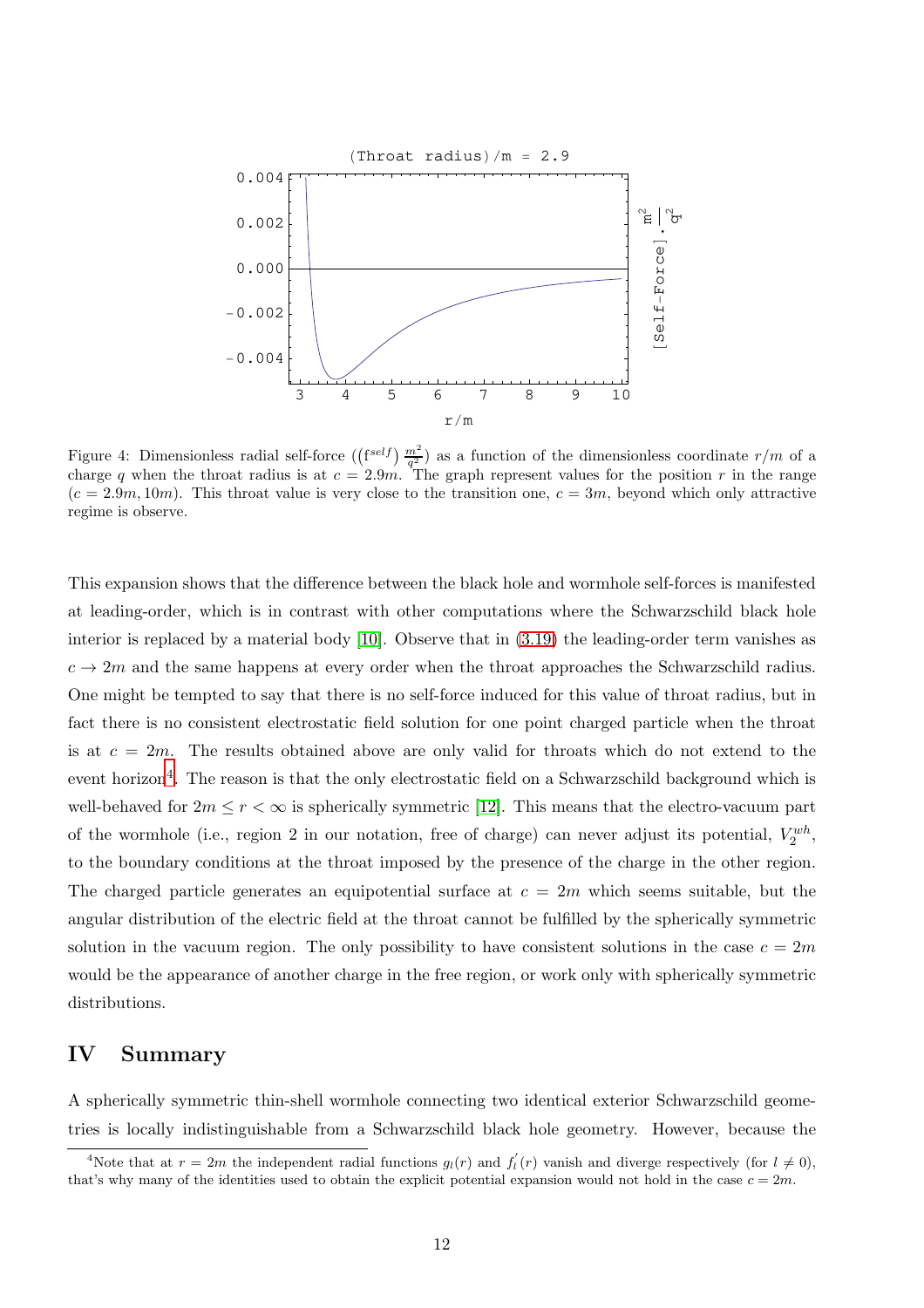wormhole space-time presents a throat, there is an essential topological difference between both spacetimes which makes them globally very different. Following the proposal of our preceding work [\[9\]](#page-16-4), i.e. that the electrostatic self-force on a point charge could be used to probe the global aspects of a geometry, we have evaluated this force in both the black hole and the wormhole backgrounds. It was already known that the force on a charge in the vicinity of a Schwarzschild black hole pushes it away, for any position of the charge. In the case of a charge near the wormhole throat we have obtained an analytical expression of the self-force in the form of a series, which we have evaluated numerically. The results show that for a certain range of the parameters of the system the self-force is always attractive, that is, it points towards the wormhole throat for any position of the charge, while for another range of the parameters it can be attractive or repulsive depending on the position of the charge. The repulsive force only appears for a throat radius below  $3m$ , and for a charge placed very near from the wormhole throat. As the charge is placed far away, for any throat radius, the self-force is always attractive. This can be observed directly from the asymptotic expansion [\(3.19\)](#page-10-2). Thus the electrostatics of a point charge would allow to decide whether the background geometry presents a throat or not. A detail to be noted is that now, in the case of a charge in a spherical wormhole geometry, the self-force on a charge placed far from the throat is always attractive, while in the case studied in [\[9\]](#page-16-4) the self-force on a charge very far from the throat of a cylindrical wormhole with a deficit angle, was always repulsive. This can be understood as a consequence of the different asymptotic behaviors of the Schwarzschild and cosmic string geometries. While the Schwarzschild space-time is asymptotically flat (as  $r \to \infty$ the metric becomes Minkowski), the angle deficit associated to a gauge cosmic string is constant. Then, very far from the throat of a cylindrical wormhole, the dominant effect on the electric field lines is that of the deficit angle which induces a repulsive force. In the spherically symmetric wormhole connecting two Schwarzschild geometries, instead, this effect is not present as the metric tends to that of a flat background. Near the throat, for the cylindrical wormhole associated to a cosmic string, the attractive effect of the throat reverses the repulsive deficit angle effect deriving in a force towards the hole. For the thin-shell Schwarzschild wormhole, the intense repulsive effect in the exterior neighboring geometry of a black hole horizon may reverse the attractive contribution of the wormhole.

### Appendix

In this appendix it will be shown that the expansion [\(2.10\)](#page-3-2) is equivalent to the electrostatic potential [\(3.1\)](#page-6-1) for a Schwarzschild black hole. The arguments are analogous to those in [\[15\]](#page-16-10), the main difference is that the electrostatic potential of that reference doesn't fit the correct boundary conditions at infinity. For this purpose it may be convenient to introduce the so called isotropic radial coordinate  $\rho$ given in terms of the Schwarzschild one r by the following formula

$$
\rho = \frac{r - m + \sqrt{r(r - 2m)}}{2}, \qquad r > 2m.
$$
\n(A.1)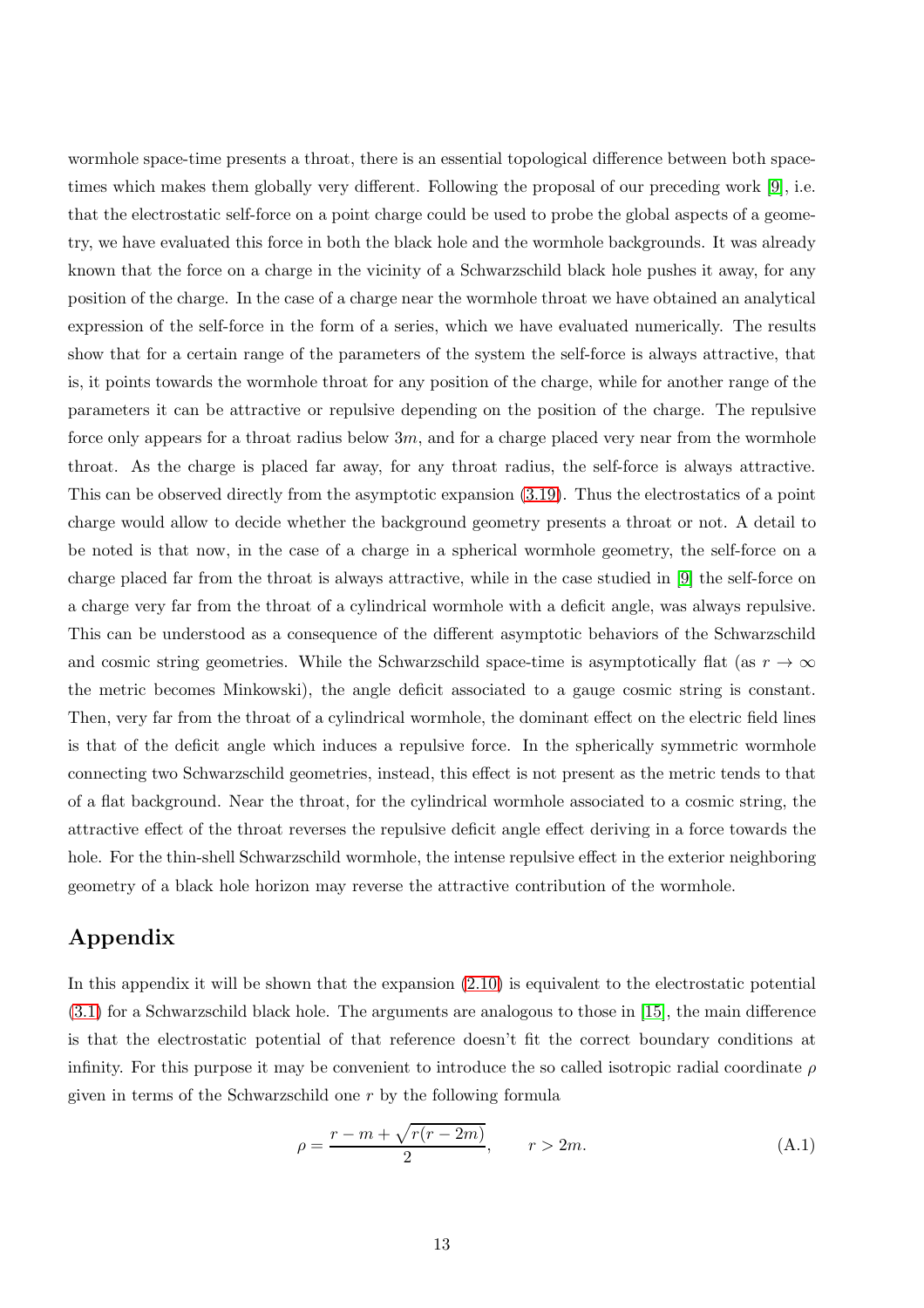Note that this coordinate do not cover completely the black hole space-time, only the outer region of the horizon at  $r = 2m$ . The previous expression may be inverted to give

$$
r = \rho \left( 1 + \frac{m}{2\rho} \right)^2, \qquad 2\rho > m. \tag{A.2}
$$

The Schwarzschild distance element in isotropic coordinates takes the following form

$$
g_4 = -\frac{[1 - (m/2\rho)]^2}{[1 + (m/2\rho)]^2} dt^2 + \left(1 + \frac{m}{2\rho}\right)^4 (d\rho^2 + \rho^2 d\theta^2 + \rho^2 \sin^2 \theta d\varphi^2). \tag{A.3}
$$

The electrostatic potential for a point charge in the black hole, [\(3.1\)](#page-6-1), is expressed in isotropic coordinates as

$$
V^{bh} = \frac{q}{[1 + (m/2b)]^2 \rho [1 + (m/2\rho)]^2} \left[ \sqrt{\frac{\rho^2 + b_1^2 - 2b_1 \rho \cos \theta}{\rho^2 + b^2 - 2b\rho \cos \theta}} + \frac{m^2}{4b^2} \sqrt{\frac{\rho^2 + b^2 - 2b\rho \cos \theta}{\rho^2 + b_1^2 - 2b_1 \rho \cos \theta}} \right] + \frac{qm}{b} \frac{1}{[1 + (m/2b)]^2} \frac{1}{\rho [1 + (m/2\rho)]^2},
$$
\n(A.4)

with  $b = \frac{a-m+\sqrt{a(a-2m)}}{2}$  $\frac{a(a-2m)}{2}$  and  $b_1 = \frac{m^2}{4b}$  $\frac{n^2}{4b}$ . The task is to show that the expansion of this potential in the independent functions [\(2.8\)](#page-3-3) is exactly [\(2.10\)](#page-3-2). By further defining the dimensionless coordinate  $\eta = 2\rho/m$  and the dimensionless position of the charge as  $\beta = 2b/m$  the potential reads as follows

$$
V^{bh} = \frac{4q\eta\beta}{2m[1+\eta]^2[1+\beta]^2} \left[ \sqrt{\frac{\eta^2+\beta^2-2\beta\eta\cos\theta}{\beta^2\eta^2+1-2\beta\eta\cos\theta}} + \sqrt{\frac{\beta^2\eta^2+1-2\beta\eta\cos\theta}{\eta^2+\beta^2-2\beta\eta\cos\theta}} \right] + \frac{4q\beta\eta}{m[1+\eta]^2[1+\beta]^2}.
$$
\n(A.5)

At  $\theta = 0$  and  $r > a$  this expression reduces to

=

<span id="page-13-0"></span>
$$
V^{bh} = V_1^{bh} + V_2^{bh} = \frac{4q\eta\beta}{2m[1+\eta]^2[1+\beta]^2} \left[\frac{\eta-\beta}{\beta\eta-1} + \frac{\beta\eta-1}{\eta-\beta}\right] + \frac{4q\beta\eta}{m[1+\eta]^2[1+\beta]^2}.
$$
 (A.6)

The first term of [\(A.6\)](#page-13-0) can be worked out in terms of the geometric series as follows

<span id="page-13-2"></span>
$$
V_1^{bh} = \frac{2q\beta}{m(\beta+1)^2} \frac{\eta - 1}{\eta + 1} \frac{\eta}{1 - \eta^2} \left[ \frac{1}{\beta} \left( 1 - \frac{\beta}{\eta} \right) \left( 1 - \frac{1}{\beta \eta} \right)^{-1} + \frac{1}{\beta} \left( 1 - \frac{1}{\beta \eta} \right) \left( 1 - \frac{\beta}{\eta} \right)^{-1} \right]
$$
  
= 
$$
\frac{2q\beta}{m(\beta+1)^2} \frac{\eta - 1}{\eta + 1} \frac{1}{\eta} \left( 1 + \frac{1}{\eta^2} + \frac{1}{\eta^4} + \ldots \right) \left[ \left( \beta + \frac{1}{\beta} \right) + \left( \beta^2 - 2 + \frac{1}{\beta^2} \right) \frac{1}{\eta} + \ldots \right] \qquad (A.7)
$$
  

$$
\frac{2q\beta}{m(\beta+1)^2} \frac{\eta - 1}{\eta + 1} \left[ \left( \beta + \frac{1}{\beta} \right) \frac{1}{\eta} + \left( \beta^2 - 2 + \frac{1}{\beta^2} \right) \frac{1}{\eta^2} + \left( \beta^3 + \frac{1}{\beta^3} \right) \frac{1}{\eta^3} + \left( \beta^4 - 2 + \frac{1}{\beta^4} \right) \frac{1}{\eta^4} + \ldots \right].
$$

Now, in order to connect this with the Legendre functions  $P_l$  and  $Q_l$  the three following identities will be useful

<span id="page-13-1"></span>
$$
\frac{1}{(x+\sqrt{x^2-1})^n} = -n \sum_{m=0}^{\infty} \frac{(4m+2n-1)}{4\pi} \frac{\Gamma(m-1/2)\Gamma(m+n-1/2)}{m!(m+n)!} Q_{2m+n-1}(x),
$$
(A.8)  

$$
(\beta^2+2-\frac{1}{\beta^2})P'_{2n}(\frac{1}{2}(\beta+\frac{1}{\beta})) = -\frac{2n(2n+1)}{\pi} \sum_{k=0}^{\infty} \left(\beta^{2n-2k+1} + \frac{1}{\beta^{2n-2k+1}}\right)
$$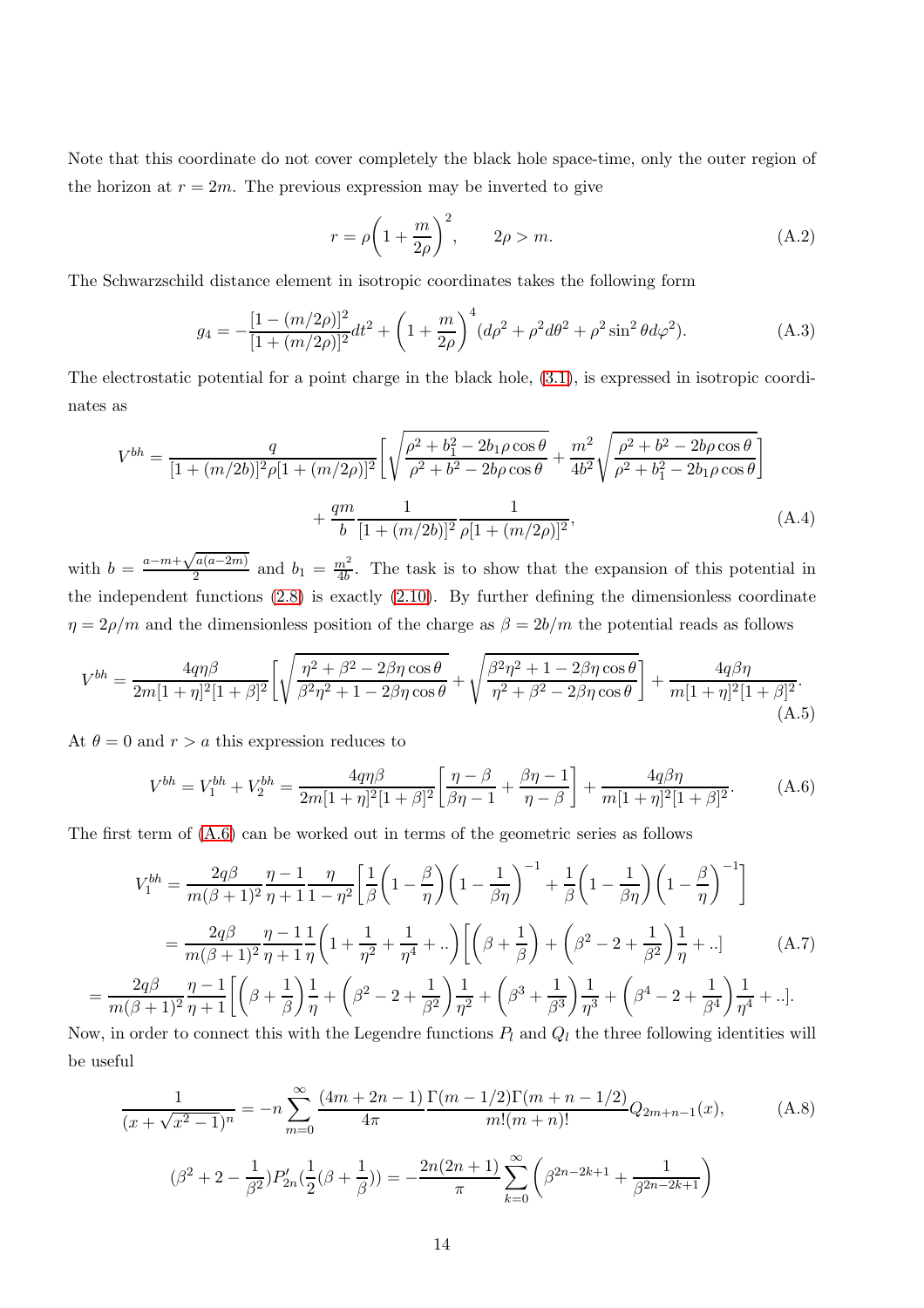<span id="page-14-2"></span><span id="page-14-1"></span>
$$
\times \frac{\Gamma(k - \frac{1}{2})\Gamma(2n - k + \frac{1}{2})}{k!(2n - k + 1)!},
$$
\n(A.9)

$$
(\beta^2 + 2 - \frac{1}{\beta^2})P'_{2n+1}(\frac{1}{2}(\beta + \frac{1}{\beta})) = -\frac{(2n+1)(2n+2)}{\pi} \sum_{k=0}^{\infty} \left(\beta^{2n-2k+2} - 2 + \frac{1}{\beta^{2n-2k+2}}\right)
$$

$$
\times \frac{\Gamma(k-\frac{1}{2})\Gamma(2n-k+\frac{3}{2})}{k!(2n-k+2)!}.
$$
(A.10)

In addition, by taking the derivative with respect to  $x$  of  $(A.8)$ , it follows that

<span id="page-14-0"></span>
$$
\frac{1}{(\sqrt{x^2 - 1})(x + \sqrt{x^2 - 1})^n} = -n \sum_{m=0}^{\infty} \frac{(4m + 2n - 1)}{4\pi} \frac{\Gamma(m - 1/2)\Gamma(m + n - 1/2)}{m!(m + n)!} Q'_{2m + n - 1}(x). \tag{A.11}
$$

These identities can be implemented in [\(A.7\)](#page-13-2) by evaluating

$$
x = \frac{\eta^2 + 1}{2\eta},\tag{A.12}
$$

in [\(A.11\)](#page-14-0). By comparing with [\(A.7\)](#page-13-2) it follows that

$$
V_1^{bh} = \frac{q\beta(\eta - 1)^2}{2m\eta(\beta + 1)^2} \Big[ \sum_{m=0}^{\infty} \sum_{p=0}^{\infty} \frac{(4m + 4p + 1)}{4\pi} \Big( \beta^{2m+1} + \frac{1}{\beta^{2m+1}} \Big) \frac{\Gamma(p - \frac{1}{2})\Gamma(2m + p + \frac{1}{2})}{p!(2m + p + 1)!}
$$
  
\n
$$
\times Q'_{2m+2p}(\frac{\eta^2 + 1}{2\eta}) + \sum_{m=0}^{\infty} \sum_{p=0}^{\infty} \frac{(4m + 4p + 3)}{4\pi} \Big( \beta^{2m+2} - 2 + \frac{1}{\beta^{2m+2}} \Big) \frac{\Gamma(p - \frac{1}{2})\Gamma(2m + p + \frac{3}{2})}{p!(2m + p + 1)!}
$$
  
\n
$$
\times Q'_{2m+2p+1}(\frac{\eta^2 + 1}{2\eta}) \Big] = \frac{e\beta}{m(\beta + 1)^2} \frac{(\eta - 1)^2}{2\eta} \Big[ \sum_{n=0}^{\infty} \sum_{t=0}^n \frac{(4n + 3)}{4\pi} \Big( \beta^{2(n-t)+1} + \frac{1}{\beta^{2(n-t)+1}} \Big)
$$
  
\n
$$
\times \frac{\Gamma(t - \frac{1}{2})\Gamma(2n - t + \frac{3}{2})}{t!(2n - t + 2)!} Q'_{2n+1}(\frac{\eta^2 + 1}{2\eta}) + \sum_{n=0}^{\infty} \sum_{t=0}^n \frac{(4n + 1)}{4\pi} \Big( \beta^{2(n-t+1)} - 2 + \frac{1}{\beta^{2(n-t+1)}} \Big)
$$
  
\n
$$
\times \frac{\Gamma(t - \frac{1}{2})\Gamma(2n - t + \frac{1}{2})}{t!(2n - t + 1)!} Q'_{2n}(\frac{\eta^2 + 1}{2\eta}) - \frac{1}{2} \Big( \beta + \frac{1}{\beta} \Big) Q'_{0}(\frac{\eta^2 + 1}{2\eta}) \Big].
$$
 (A.13)

The last expression can be worked out further by use of  $(A.9)-(A.10)$  $(A.9)-(A.10)$  to give

$$
V_1^{bh} = \frac{q\beta}{m(\beta+1)^2} \frac{(\eta-1)^2}{4\eta} \left[ \left(\beta + \frac{1}{\beta}\right) Q_0'(\frac{\eta^2+1}{2\eta}) + \frac{1}{2} \sum_{n=1}^{\infty} \frac{2n+1}{n(n+1)} \left(\beta^2 - 2 + \frac{1}{\beta^2}\right) \right. \\
\left. \times P_n'(\beta) Q_n'(\frac{\eta^2+1}{2\eta}) \right].
$$
\n(A.14)

By expressing  $(A.14)$  in terms the Schwarzschild coordinates r and a it follows that

<span id="page-14-3"></span>
$$
V_1^{bh} = \frac{q(r-2m)}{am}Q'_0\left(\frac{r}{m}-1\right) - q\left[\frac{(r-2m)}{m^2}Q'_0\left(\frac{r}{m}-1\right) + \frac{1}{m^3}\sum_{n=1}^{\infty}\frac{2n+1}{n(n+1)}\right] \times (a-2m)P'_n\left(\frac{a}{m}-1\right)(r-2m)Q'_n\left(\frac{r}{m}-1\right)\right].
$$
\n(A.15)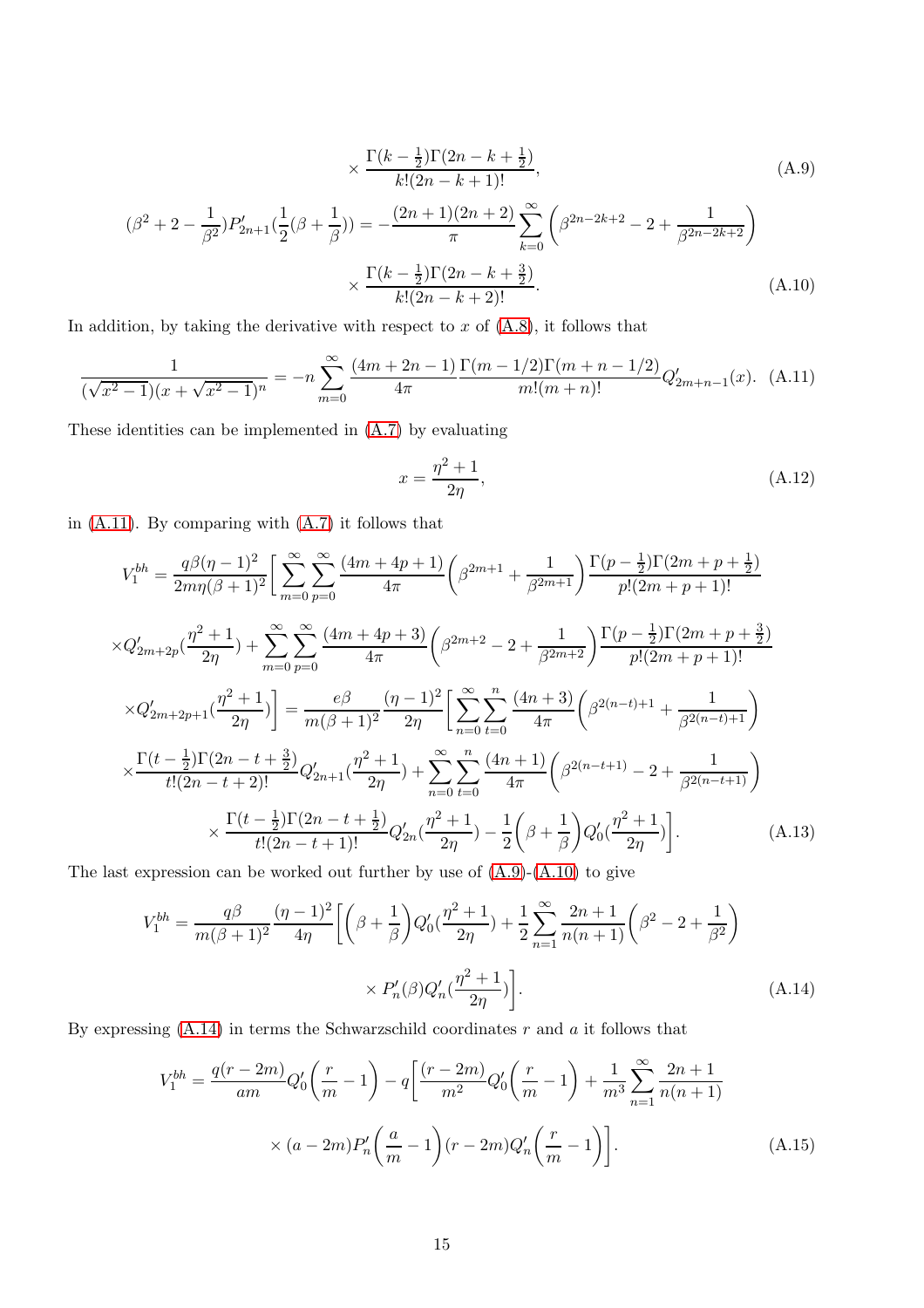As we pointed earlier, the Legendre functions which appear in this section are been differentiated in its argument and then evaluated in the specified value, so that the elementary identity

$$
Q_0'\left(\frac{r}{m} - 1\right) = \frac{dQ_0}{dx}\Big|_{\left(\frac{r}{m} - 1\right)} = -\frac{m^2}{r(r - 2m)},\tag{A.16}
$$

together with the definitions [\(2.8\)](#page-3-3), shows that:

$$
V_1^{bh} = -\frac{qm}{ar} + q \sum_{l=0}^{\infty} g_l(a) f_l(r).
$$
 (A.17)

On the other hand the expression of the potential  $V_2^{bh}$  in [\(A.7\)](#page-13-2) in Schwarzschild coordinates is

$$
V_2^{bh} = \frac{qm}{ar},\tag{A.18}
$$

and therefore

<span id="page-15-4"></span>
$$
V^{bh} = V_1^{bh} + V_2^{bh} = q \sum_{l=0}^{\infty} g_l(a) f_l(r).
$$
 (A.19)

This is the electrostatic potential evaluated at the surface  $\theta = 0$ . Since we know that for  $\theta \neq 0$  the expression should be an expansion of the form

$$
V(r,\theta) = q \sum_{l=0}^{\infty} F_l(r) P_l(\cos \theta), \qquad (A.20)
$$

with  $F_l(r)$  radial functions labelled by l and which are solutions of [\(2.7\)](#page-3-0). This expression should reduce to [\(A.19\)](#page-15-4) when  $\theta = 0$ , or equivalently for  $P_l(1) = 1$ . From this it follows that the full expression for the potential should be

$$
V^{bh} = V_1^{bh} + V_2^{bh} = q \sum_{l=0}^{\infty} g_l(a) f_l(r) P_l(\cos \theta), \qquad (A.21)
$$

which is the formula [\(2.10\)](#page-3-2) described in the text for  $r > a$ . The corresponding expression for  $r < a$ is completely analogous and we just omit it. Therefore we have seen that the expansion [\(2.10\)](#page-3-2) is the same as the potential [\(3.1\)](#page-6-1), which is what we wanted to show.

Acknowledgements: The authors are supported by CONICET (Argentina).

### <span id="page-15-0"></span>References

- <span id="page-15-1"></span>[1] L. D. Landau and E. M. Lifshitz, The Classical Theory of Fields (Pergamon Press, Oxford, 1975).
- <span id="page-15-2"></span>[2] A. Vilenkin, Phys. Rev. D 20, 373 (1979).
- <span id="page-15-3"></span>[3] A. G. Smith and C. M. Will, Phys. Rev. D 22, 1276 (1980).
- [4] B. Linet, Phys. Rev. **D 33**, 1833 (1986).